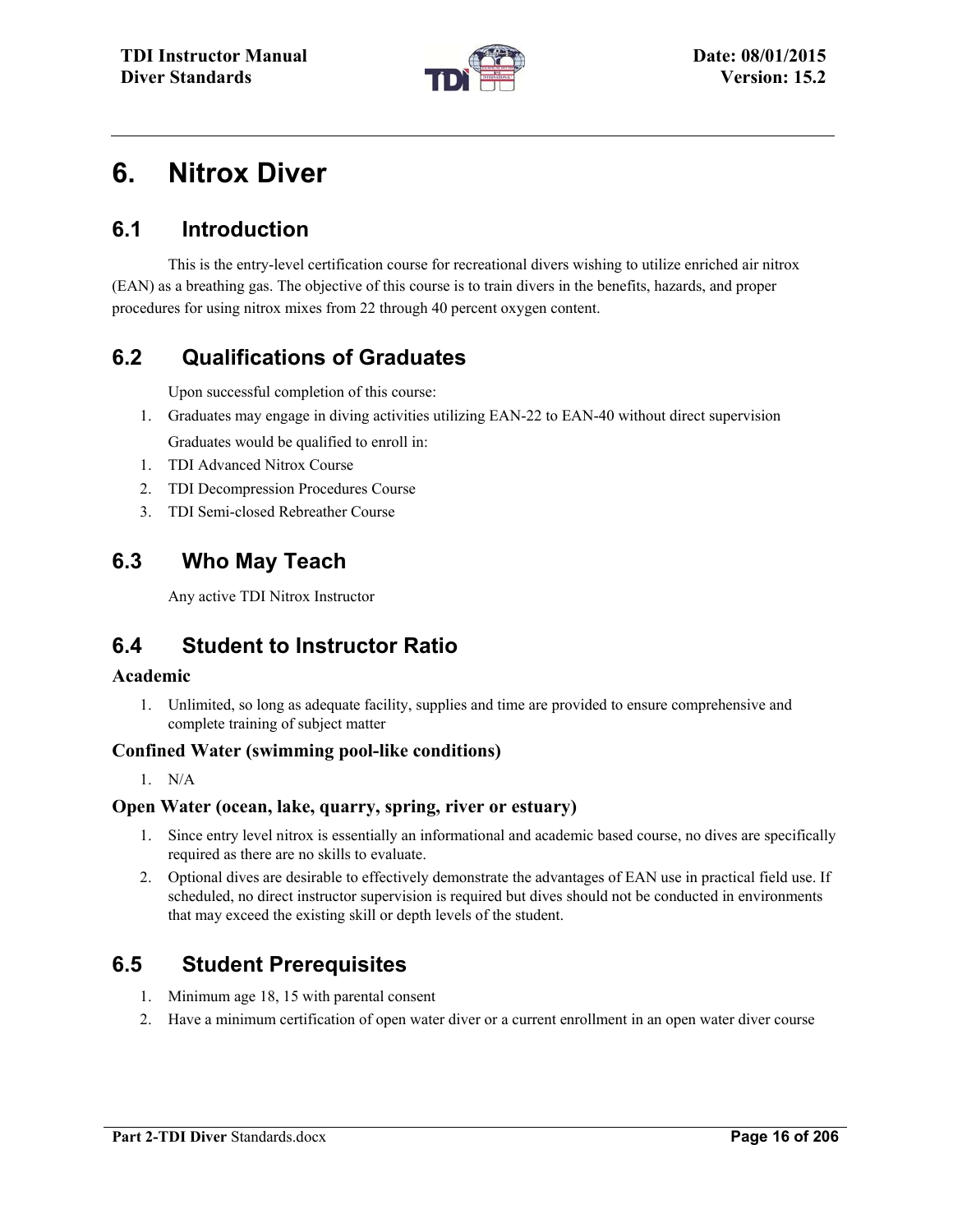

### **6.6 Course Structure and Duration**

#### **Open Water Execution**

1. Two nitrox dives are recommended but are not required

#### **Course Structure**

1. TDI allows instructors to structure courses according to the number of students participating and their skill level

### **Duration**

1. The suggested number of classroom hours is 3

## **6.7 Administrative Requirements**

### **The following is the administrative tasks:**

- 1. Collect the course fees from all the students
- 2. Ensure that the students have the required equipment
- 3. Communicate the training schedule to the students
- 4. Have the students complete the:
	- a. *TDI Liability Release and Express Assumption of Risk* Form
	- b. *TDI Medical Statement* Form

#### **Upon successful completion of the course the instructor must:**

1. Issue the appropriate TDI certification by submitting the TDI Diver Registration Form to TDI Headquarters or registering the students online through member's area of the TDI website

## **6.8 Training Material**

#### **Required material**

1. *TDI Understanding Nitrox Diver* Manual

### **Optional Material**

- 1. TDI plastic EAD table
- 2. *TDI Understanding Nitrox* PowerPoint

## **6.9 Required Equipment**

- 1. Nitrox cylinder for analyzing
- 2. Nitrox analyzer

### **6.10 Required Subject Areas**

**The** *TDI Understanding Nitrox* **Manual is mandatory for use during this course but instructors may use any additional text or materials that they feel help present these topics. The following topics must be covered during this course:**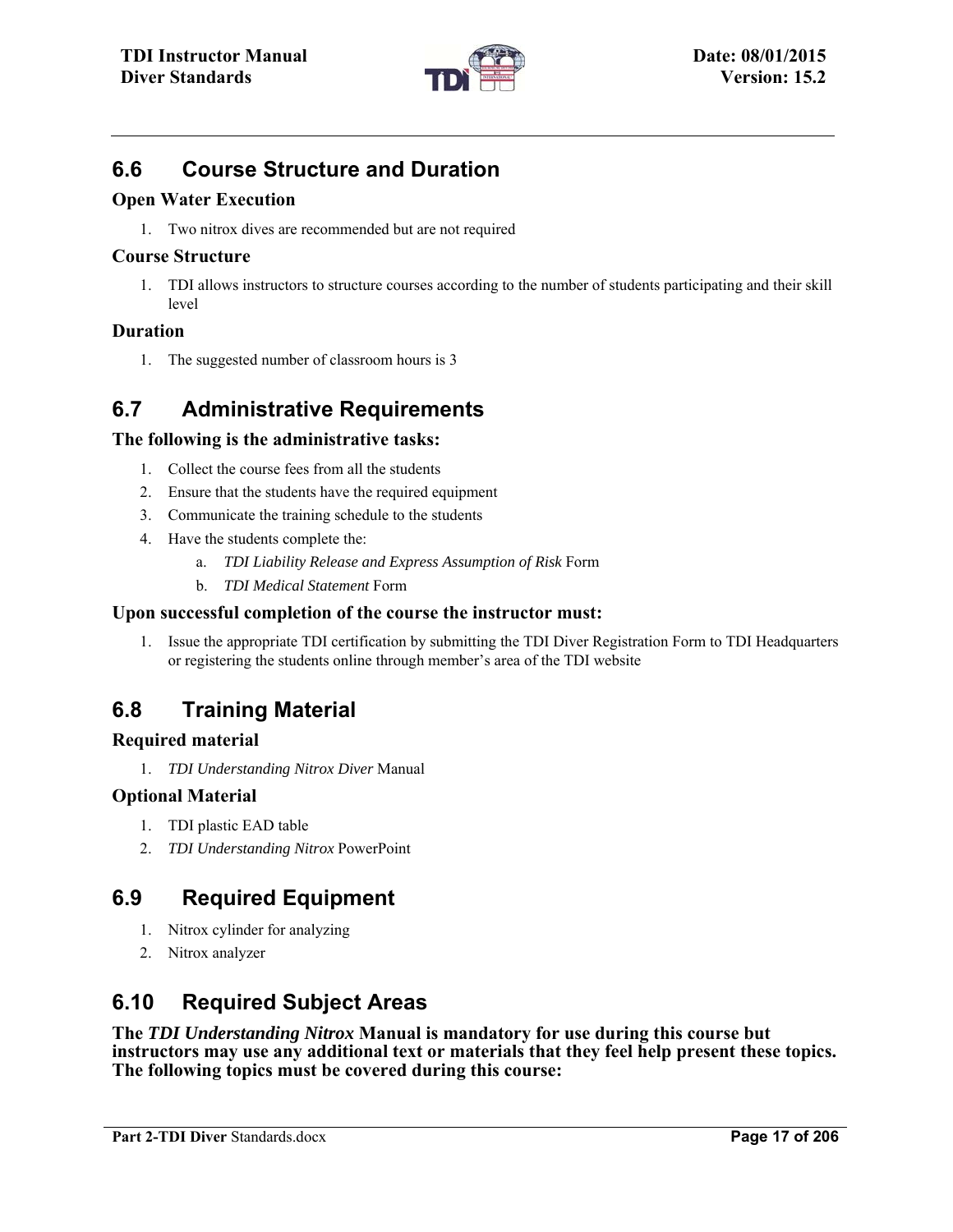

- 1. History of Enriched Air Nitrox (EAN)
- 2. Physiology
	- a. Oxygen
	- b. Nitrogen
- 3. Physics
	- a. Pressure review
	- b. Partial pressures
- 4. Equipment Considerations
	- a. Forty percent oxygen content and less
	- b. Above 40 percent oxygen content
- 5. Dive Tables
	- a. Equivalent air depth (EAD) introduction of concept only for demonstration
	- b. EAN tables
	- c. Switching mixes on repetitive dives
- 6. Dive Computers
	- a. Mix adjustable
	- b. Oxygen  $(O_2)$  integrated
- 7. Advantages and Disadvantages of EAN
	- a. Use as air for physiological advantage with air tables or computers
	- b. Use to extend no-decompression bottom times or shorten surface intervals
	- c. Oxygen toxicity hazards and depth limits
	- d. Discussion of myths and facts regarding EAN mixtures
- 8. Procedures
	- a. Use and theory of oxygen analyzer
	- b. Gas analysis and logging
- 9. Common Mixing Procedures
	- a. Partial pressure blending
	- b. Continuous blending
	- c. Membrane separation system

### **6.11 Required Skill Performance and Graduation Requirements**

#### **Pre-dive**

- 1. Use TDI Tables to plan a nitrox dive taking advantage of EAD calculations
- 2. Create a simple written dive plan for a nitrox dive to an maximum operating depth (MOD) calculated with  $PO<sub>2</sub>$  between 1.3 and 1.6 depending on environmental conditions
- 3. Demonstrate correct use of oxygen analyzer
- 4. Demonstrate correct cylinder management and labeling
- 5. Conduct simple pre-dive briefing (may be simulated if dives are not part of program)
- 6. Program nitrox computer, if used, with appropriate oxygen percentage